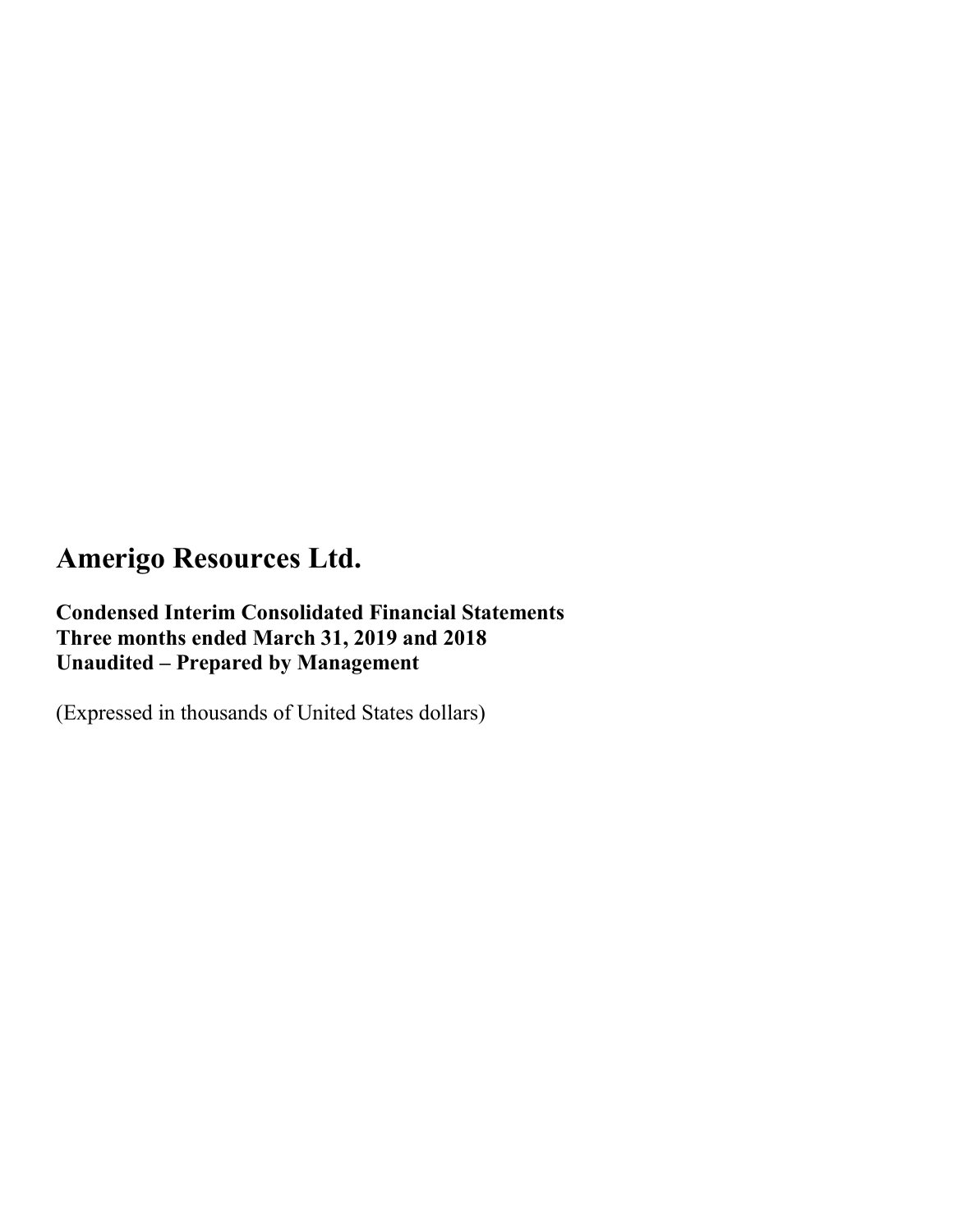### **Amerigo Resources Ltd. Condensed Interim Consolidated Statements of Financial Position - Unaudited**

(expressed in thousands of U.S. dollars)

|                                                       |              | March 31, | December 31, |
|-------------------------------------------------------|--------------|-----------|--------------|
|                                                       |              | 2019      | 2018         |
|                                                       | <b>Notes</b> | \$        | S            |
| Assets                                                |              |           |              |
| <b>Current assets</b>                                 |              |           |              |
| Cash and cash equivalents                             | 13           | 16,597    | 21,338       |
| Trade and settlement receivables                      |              | 8,298     | 8,915        |
| Taxes receivable                                      |              | 2,461     | 1,544        |
| Prepaid expenses                                      |              | 1,285     | 1,537        |
| Inventories                                           | 4            | 13,545    | 8,843        |
| Interest rate swap                                    | 6            |           | 115          |
|                                                       |              | 42,186    | 42,292       |
| Non-current assets                                    |              |           |              |
| Property, plant and equipment                         | 5            | 206,729   | 208,729      |
| Intangible assets                                     |              | 4,189     | 4,245        |
| Investments                                           |              | 1,738     | 1,433        |
| Other non-current assets                              |              | 910       | 905          |
| Deferred income tax asset                             |              | 2         | 9            |
| <b>Total assets</b>                                   |              | 255,754   | 257,613      |
| <b>Liabilities</b>                                    |              |           |              |
| <b>Current liabilities</b>                            |              |           |              |
| Current portion of borrowings                         | 6            | 23,760    | 23,521       |
| Trade and other payables                              |              | 18,135    | 17,747       |
| DET royalties                                         | 2            | 8,788     | 11,551       |
| Current income tax liabilities                        |              | 3,267     | 3,292        |
| Current portion of leases                             | 7            | 1,824     | 1,715        |
| Current portion of related party derivative liability | 8, 14        | 1,282     | 1,382        |
|                                                       |              | 57,056    | 59,208       |
| <b>Non-current liabilities</b>                        |              |           |              |
| Borrowings                                            | 6            | 42,940    | 42,691       |
| Deferred income tax liability                         |              | 28,332    | 28,484       |
| Related party derivative liability                    | 8, 14        | 10,438    | 9,668        |
| Leases                                                | 7            | 7,317     | 7,386        |
| Severance provisions                                  |              | 1,030     | 966          |
| <b>Total liabilities</b>                              |              | 147,113   | 148,403      |
| Equity                                                | 9            |           |              |
| Share capital                                         |              | 79,482    | 79,296       |
| Other reserves                                        |              | 9,638     | 9,202        |
| Accumulated other comprehensive loss                  |              | (1,873)   | (2,081)      |
| Retained earnings                                     |              | 21,394    | 22,793       |
| Total equity                                          |              | 108,641   | 109,210      |
| <b>Total equity and liabilities</b>                   |              | 255,754   | 257,613      |
| <b>Commitments</b>                                    | 15           |           |              |

The accompanying notes are an integral part of these condensed interim consolidated financial statements.

**Approved by the Board of Directors** "Robert Gayton" "George Ireland" Director Director Director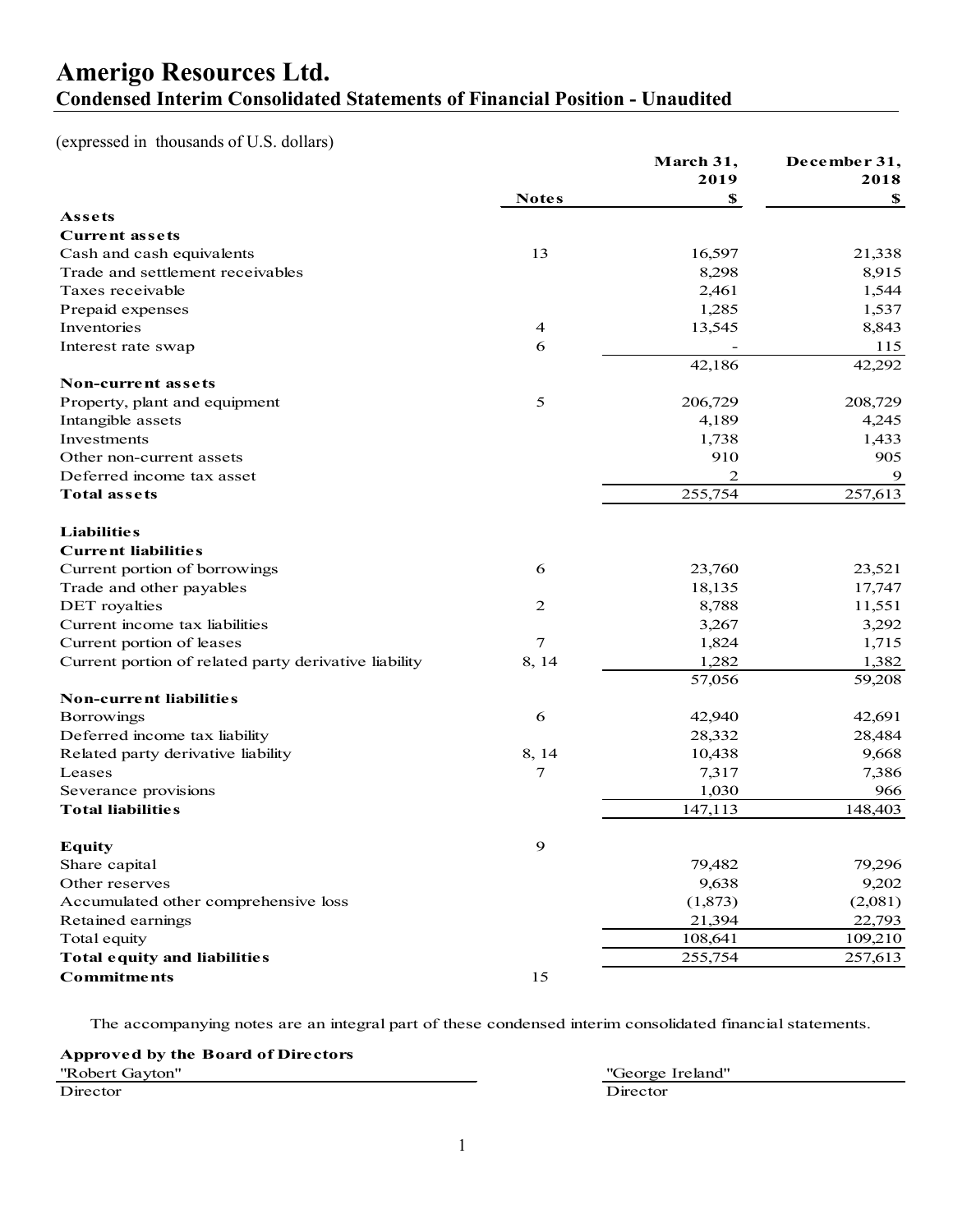### **Condensed Interim Consolidated Statements of (Loss) Income and Comprehensive (Loss) Income - Unaudited**

(expressed in thousands of U.S. dollars)

|                                                                   |              | Three months ended March 31, |             |
|-------------------------------------------------------------------|--------------|------------------------------|-------------|
|                                                                   | <b>Notes</b> | 2019                         | 2018        |
|                                                                   |              | \$                           | $\mathbf S$ |
| Revenue                                                           | 11           | 27,736                       | 33,881      |
| Tolling and production costs                                      | 12(a)        | (25,764)                     | (28,717)    |
| Gross profit                                                      |              | 1,972                        | 5,164       |
| Other expenses                                                    |              |                              |             |
| General and administration                                        | 12(b)        | (1,123)                      | (1,558)     |
| Related party derivative including changes in fair value          | 12(c)        | (918)                        | (414)       |
| Other gains                                                       | 12(d)        | 336                          | 266         |
|                                                                   |              | (1,705)                      | (1,706)     |
| <b>Operating profit</b>                                           |              | 267                          | 3,458       |
| Finance expense                                                   | 12(e)        | (1,797)                      | (985)       |
|                                                                   |              | (1,797)                      | (985)       |
| (Loss) income before income tax                                   |              | (1,530)                      | 2,473       |
| Income tax recovery (expense)                                     |              | 131                          | (1,256)     |
| Net (loss) income                                                 |              | (1,399)                      | 1,217       |
| Other comprehensive (loss) income                                 |              |                              |             |
| Unrealized gains (losses) on investments, net of tax              |              | 305                          | (532)       |
| Items that may be reclassified subsequently to net (loss) income: |              |                              |             |
| Cumulative translation adjustment                                 |              | (123)                        | 204         |
| Actuarial gains (losses) on severance provision                   |              | 26                           | (7)         |
| Other comprehensive income (loss)                                 |              | 208                          | (335)       |
| Comprehensive (loss) income                                       |              | (1,191)                      | 882         |
| Weighted average number of shares outstanding, basic              |              | 177,289,629                  | 176,493,697 |
| Weighted average number of shares outstanding, diluted            |              | 177,289,629                  | 180,460,697 |
| (Loss) earnings per share                                         |              |                              |             |
| <b>Basic</b>                                                      |              | (0.01)                       | 0.01        |
| Diluted                                                           |              | (0.01)                       | 0.01        |

The accompanying notes are an integral part of these condensed interim consolidated financial statements.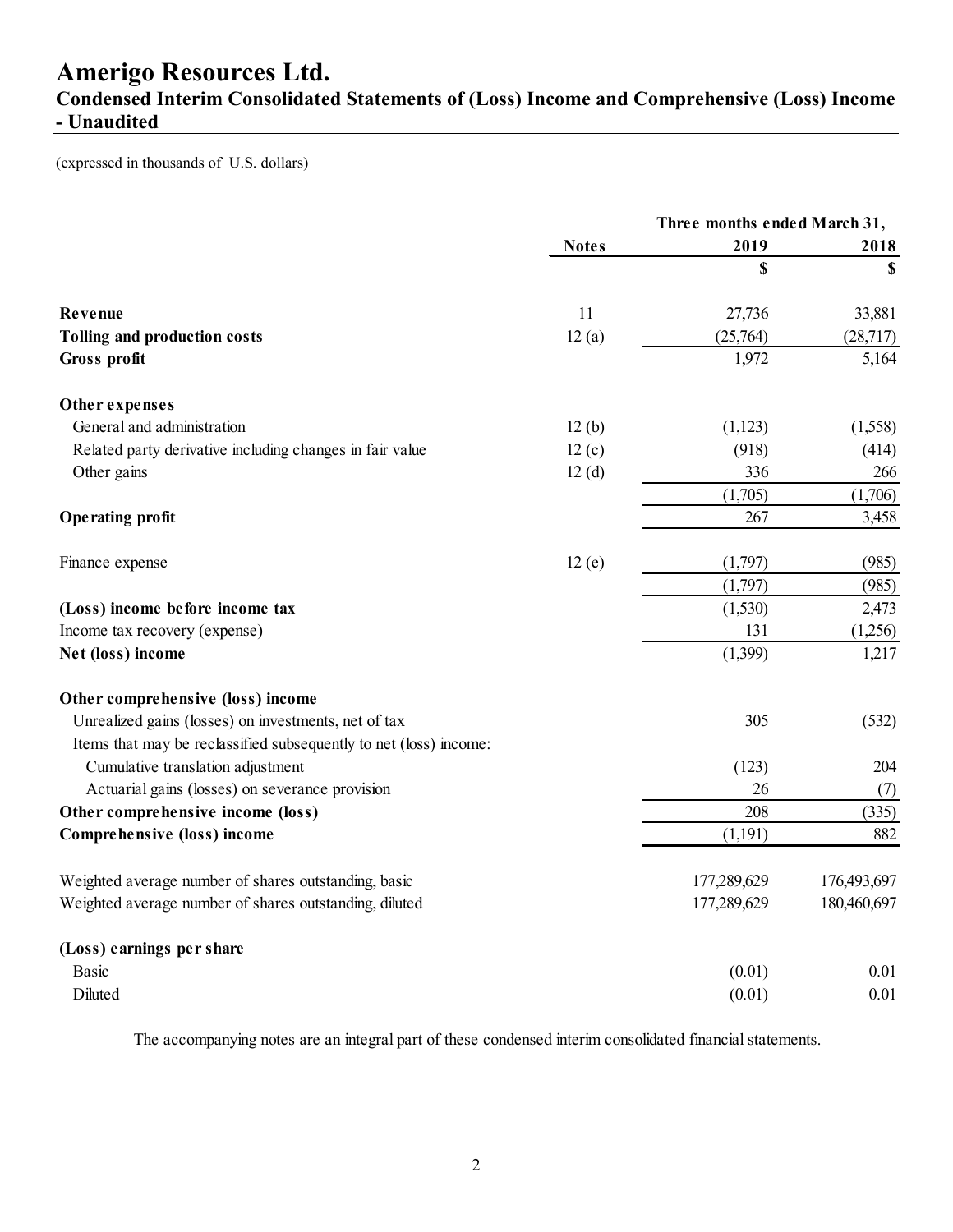### **Amerigo Resources Ltd. Condensed Interim Consolidated Statements of Cash Flows - Unaudited**

(expressed in thousands of U.S. dollars)

|                                                             | Three months ended March 31, |               |
|-------------------------------------------------------------|------------------------------|---------------|
|                                                             | 2019                         | 2018          |
|                                                             | \$                           | $\mathbf{\$}$ |
| Cash flows from operating activities                        |                              |               |
| Net (loss) income                                           | (1,399)                      | 1,217         |
| Adjustment for items not affecting cash:                    |                              |               |
| Depreciation and amortization                               | 4,364                        | 3,566         |
| Finance expense                                             | 1,265                        | 39            |
| Changes in fair value of related party derivative liability | 708                          | 178           |
| Share-based payments                                        | 491                          | 684           |
| Other                                                       | 85                           | (184)         |
| Unrealized foreign exchange gain                            | (200)                        | (123)         |
| Deferred income tax (recovery) expense                      | (144)                        | 567           |
|                                                             | 5,170                        | 5,944         |
| Changes in non-cash working capital                         |                              |               |
| Trade, settlement receivables and taxes receivable          | (45)                         | 2,191         |
| Inventories                                                 | (4,690)                      | 878           |
| Trade and other payables                                    | 880                          | 890           |
| DET royalties                                               | (2,763)                      | (466)         |
| Net cash (used in) from operating activities                | (1,448)                      | 9,437         |
| Cash flows used in investing activities                     |                              |               |
| Purchase of plant and equipment                             | (3,596)                      | (10,274)      |
| Net cash used in investing activities                       | (3,596)                      | (10,274)      |
| Cash flows from financing activities                        |                              |               |
| Issuance of shares                                          | 131                          | 72            |
| Proceeds from borrowings, net of transaction costs          |                              | 5,810         |
| Repayment of borrowings                                     |                              | (3,000)       |
| Net cash from financing activities                          | 131                          | 2,882         |
| Net (decrease) increase in cash and cash equivalents        | (4,913)                      | 2,045         |
| Effect of exchange rate changes on cash                     | 172                          | 300           |
| Cash and cash equivalents - Beginning of period             | 21,338                       | 27,524        |
| Cash and cash equivalents - End of period                   | 16,597                       | 29,869        |

### **Supplementary cash flow information (Note 13)**

The accompanying notes are an integral part of these condensed interim consolidated financial statements.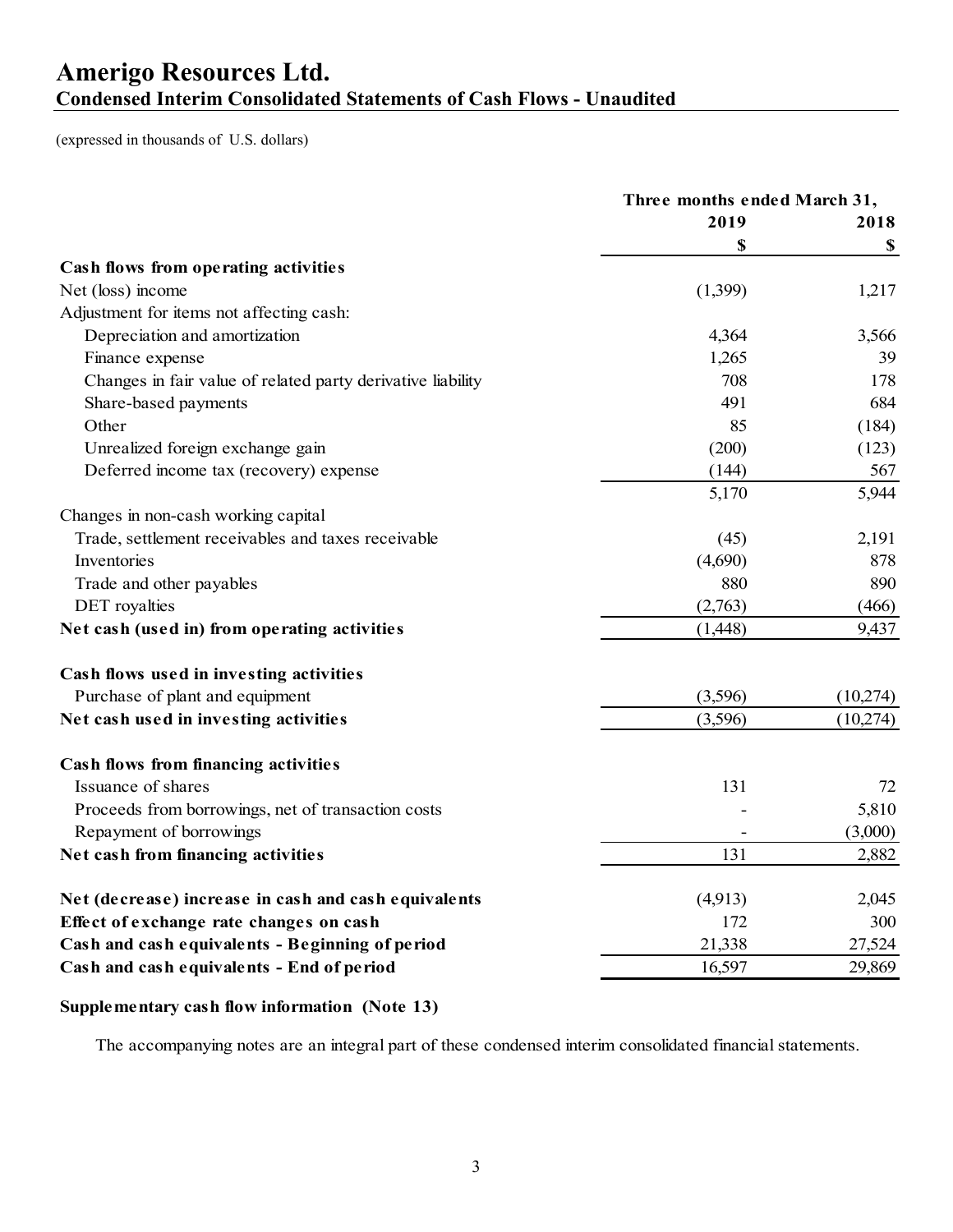## **Amerigo Resources Ltd. Condensed Interim Consolidated Statements of Changes in Equity - Unaudited**

(expressed in thousands of U.S. dollars)

|                                             | Share capital       |        |                           |                                               |                             |                     |
|---------------------------------------------|---------------------|--------|---------------------------|-----------------------------------------------|-----------------------------|---------------------|
|                                             | Number of<br>shares | Amount | Other<br>reserves         | Accumulated<br>other<br>comprehensive<br>loss | <b>Retained</b><br>earnings | <b>Total equity</b> |
|                                             |                     | \$     | $\boldsymbol{\mathsf{S}}$ | $\boldsymbol{\mathsf{S}}$                     | $\boldsymbol{\mathsf{S}}$   | \$                  |
| Balance - January 1, 2018                   | 176,385,621         | 78,954 | 7,916                     | (992)                                         | 12,298                      | 98,176              |
| Share-based payments                        |                     |        | 684                       |                                               |                             | 684                 |
| Expenses settled with shares (Note $6(c)$ ) | 265,119             | 201    |                           |                                               |                             | 201                 |
| Exercise of share purchase options          | 550,000             | 103    | (31)                      |                                               |                             | 72                  |
| Cumulative translation adjustment           |                     |        |                           | 204                                           |                             | 204                 |
| Unrealized losses on investments            |                     |        |                           | (532)                                         |                             | (532)               |
| Actuarial losses on severance provision     |                     |        |                           | (7)                                           |                             | (7)                 |
| Net income                                  |                     |        |                           |                                               | 1,217                       | 1,217               |
| Balance - March 31, 2018                    | 177,200,740         | 79,258 | 8,569                     | (1, 327)                                      | 13,515                      | 100,015             |
| Share-based payments                        |                     |        | 644                       |                                               |                             | 644                 |
| Exercise of share purchase options          | 80,000              | 38     | (11)                      |                                               |                             | 27                  |
| Cumulative translation adjustment           |                     | ÷.     |                           | 269                                           |                             | 269                 |
| Unrealized losses on investments            |                     |        |                           | (1,049)                                       |                             | (1,049)             |
| Actuarial gains on severance provision      |                     |        |                           | 26                                            |                             | 26                  |
| Net income                                  |                     |        |                           |                                               | 9,278                       | 9,278               |
| Balance - December 31, 2018                 | 177,280,740         | 79,296 | 9,202                     | (2,081)                                       | 22,793                      | 109,210             |
| Balance - January 1, 2019                   | 177,280,740         | 79,296 | 9,202                     | (2,081)                                       | 22,793                      | 109,210             |
| Share-based payments                        |                     |        | 491                       |                                               |                             | 491                 |
| Exercise of share purchase options          | 400,000             | 186    | (55)                      |                                               |                             | 131                 |
| Cumulative translation adjustment           |                     |        |                           | (123)                                         |                             | (123)               |
| Unrealized gains on investments             |                     |        |                           | 305                                           |                             | 305                 |
| Actuarial gains on severance provision      |                     |        |                           | 26                                            |                             | 26                  |
| Net loss                                    |                     |        |                           |                                               | (1, 399)                    | (1, 399)            |
| Balance - March 31, 2019                    | 177,680,740         | 79,482 | 9,638                     | (1, 873)                                      | 21,394                      | 108,641             |

The accompanying notes are an integral part of these condensed interim consolidated financial statements.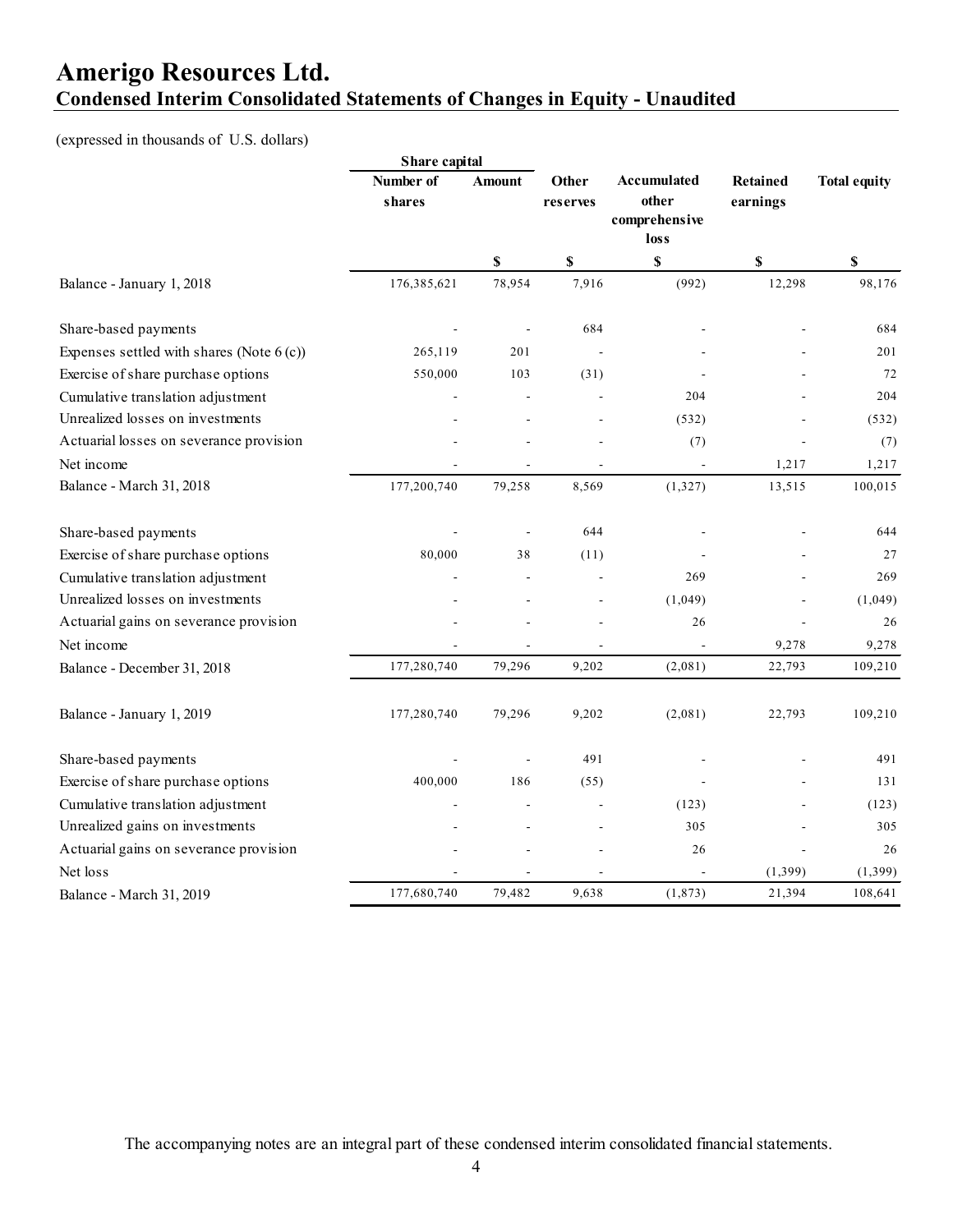Notes to the Condensed Interim Consolidated Financial Statements - Unaudited March 31, 2019

(tabular information expressed in thousands of U.S. dollars)

#### **1) REPORTING ENTITY AND BASIS OF PRESENTATION**

a) Reporting entity

Amerigo Resources Ltd. ("Amerigo") is a company domiciled in Canada. Its shares are listed for trading on the Toronto Stock Exchange and traded in the United States on the OTCQX.

Amerigo owns a 100% interest in Minera Valle Central S.A. ("MVC"), a producer of copper concentrates. MVC, located in Chile, has a long-term contract with the El Teniente Division ("DET") of Corporación Nacional del Cobre de Chile ("Codelco") to process fresh and historic tailings from El Teniente (Note 2). El Teniente, in production since 1905, is the world's largest underground copper mine.

These condensed interim consolidated financial statements ("interim financial statements") as at and for the three months ended March 31, 2019 include the accounts of Amerigo and its subsidiaries (collectively the "Company").

b) Statement of compliance

These interim financial statements have been prepared in accordance with International Financial Reporting Standards ("IFRS") as issued by the International Accounting Standards Board ("IASB") applicable to the preparation of interim financial statements, including IAS 34, Interim Financial Reporting.

These interim financial statements do not include all the information required for a complete set of IFRS statements and should be read in conjunction with Amerigo's audited consolidated financial statements as at and for the year ended December 31, 2018, which have been prepared in accordance with IFRS. However, selected notes are included to explain events and transactions that are significant to an understanding of the changes in Amerigo's financial position and performance since the last annual consolidated financial statements.

These interim financial statements were authorised for issue by Amerigo's board of directors on May 6, 2019.

c) Significant accounting policies

These interim financial statements follow the same accounting policies and methods of application as Amerigo's most recent annual financial statements, except for the adoption of new IFRS pronouncements as outlined below.

The interim financial statements should be read in conjunction with Amerigo's most recent annual financial statements.

d) New IFRS pronouncements

Effective January 1, 2019 (the "Adoption Date"), Amerigo adopted IFRS 16 – Leases in accordance with the transitional provisions outlined in the standard, using a cumulative catch-up approach under which leases have been recorded prospectively from the Adoption Date forward, with no restatement of comparative information.

IFRS 16 eliminates the classification of leases as either operating or finance leases for a lessee and requires that all leases be recorded in the lessee's statement of financial position. Lessees recognize a right-of-use-asset (included within property, plant and equipment) and a lease liability at the commencement date of a lease.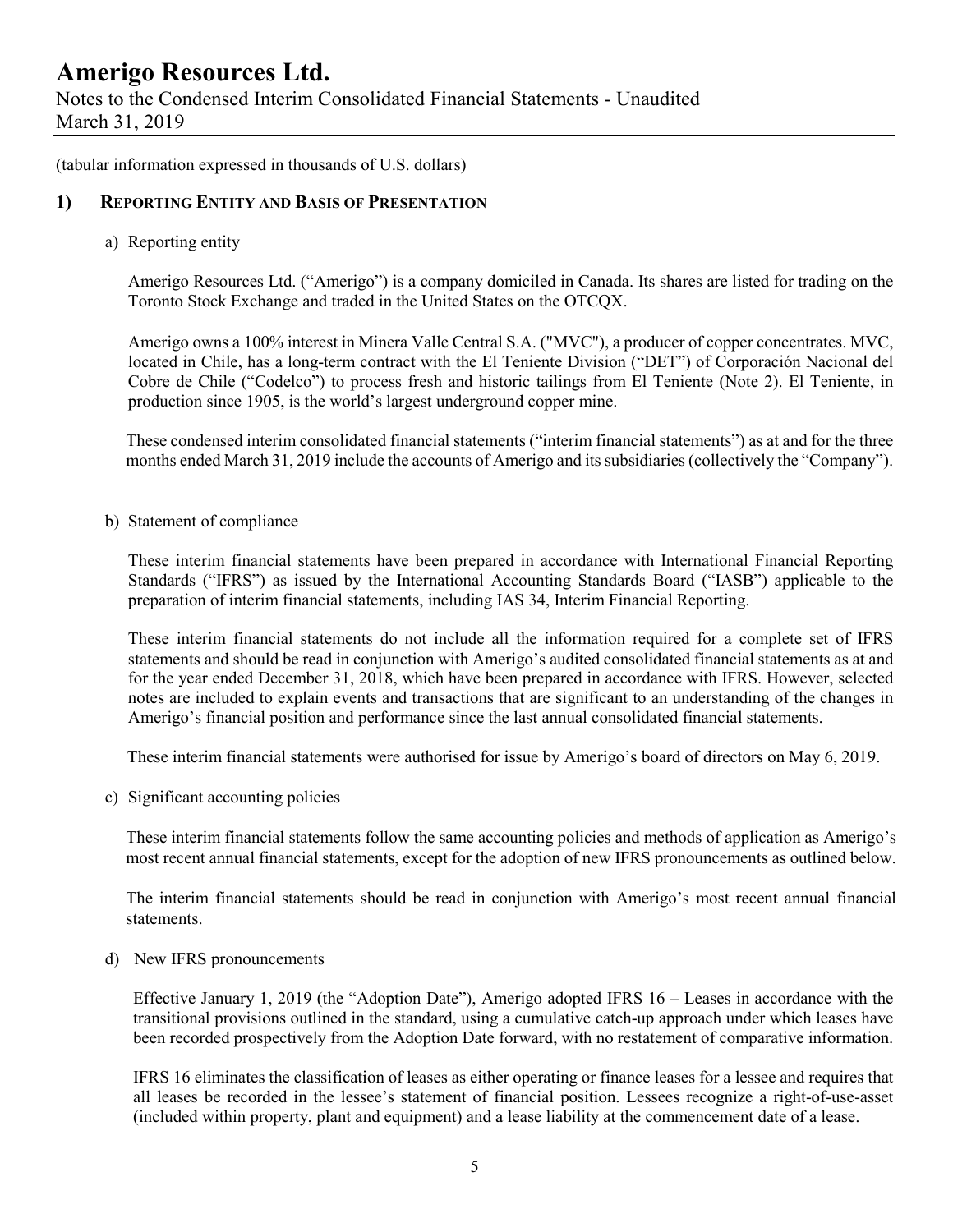### **Amerigo Resources Ltd.** Notes to the Condensed Interim Consolidated Financial Statements - Unaudited March 31, 2019

(tabular information expressed in thousands of U.S. dollars)

On adoption of the standard, the Company recorded right-of-use assets of \$0.3 million within property plant and equipment, measured at an amount equal to the lease liability discounted using the Company's incremental borrowing rate on Adoption Date. The Company also recorded lease liabilities of \$0.3 and reclassified \$8.9 million of lease liabilities that were previously presented as trade and other payables (in respect of their shortterm portions) or other non-current liabilities (in respect of their long-term portion) on Amerigo's statement of financial position.

Additional information on the Company's leases can be found in Note 7.

#### **2) AGREEMENTS WITH CODELCO'S EL TENIENTE DIVISION**

MVC has a contract with DET ("the DET Agreement") to process the fresh tailings from El Teniente and the tailings from the Cauquenes and Colihues historic tailings deposits. The Agreement has a term to the earlier of 2033 or deposit depletion for Cauquenes, the earlier of 2037 or deposit depletion for Colihues and 2037 for fresh tailings.

The DET Agreement establishes a series of royalties from MVC to DET, calculated using the average London Metal Exchange copper price for the month of concentrates production.

The DET Agreement currently operates as a tolling contract under which title to the copper concentrates produced by MVC remains with DET. MVC earns tolling revenue, calculated as the gross value of copper produced at applicable market prices net of notional items. Notional items include treatment and refining charges, DET copper royalties and transportation costs.

Notional royalties for copper concentrates produced from fresh tailings are determined through a sliding scale formula tied to copper prices ranging from \$1.95/lb (13.5%) to \$4.80/lb (28.4%).

Notional royalties for copper concentrates produced from Cauquenes are determined through a sliding scale for copper prices ranging from \$1.95/lb (16%) to \$5.50/lb (39%).

Notional royalties for copper concentrates produced from Colihues are determined through a sliding scale for copper prices ranging from \$0.80/lb (3%) to \$4.27lb (30%). MVC intends to restart processing tailings from Colihues once the Cauquenes deposit is depleted.

MVC pays a sliding scale global molybdenum royalty for molybdenum prices between \$6.00/lb (3%) and \$40.00/lb  $(19.7\%)$ .

The DET Agreement anticipates that in the event monthly average prices fall below certain ranges and projections indicate the permanence of such prices over time, the parties will meet to review cost and notional royalty/royalty structures to maintain the Agreement's viability and the equilibrium of the benefits between the parties.

The DET Agreement also contains three early exit options exercisable by DET within 2021 and every three years thereafter only in the event of changes unforeseen at the time the Agreement was entered into. Amerigo has currently judged the probabilities of DET exercising any of these early exit options as remote.

At March 31, 2019, the accrual for DET notional copper royalties and DET molybdenum royalties, was \$8.8 million (December 31, 2018: \$11.6 million).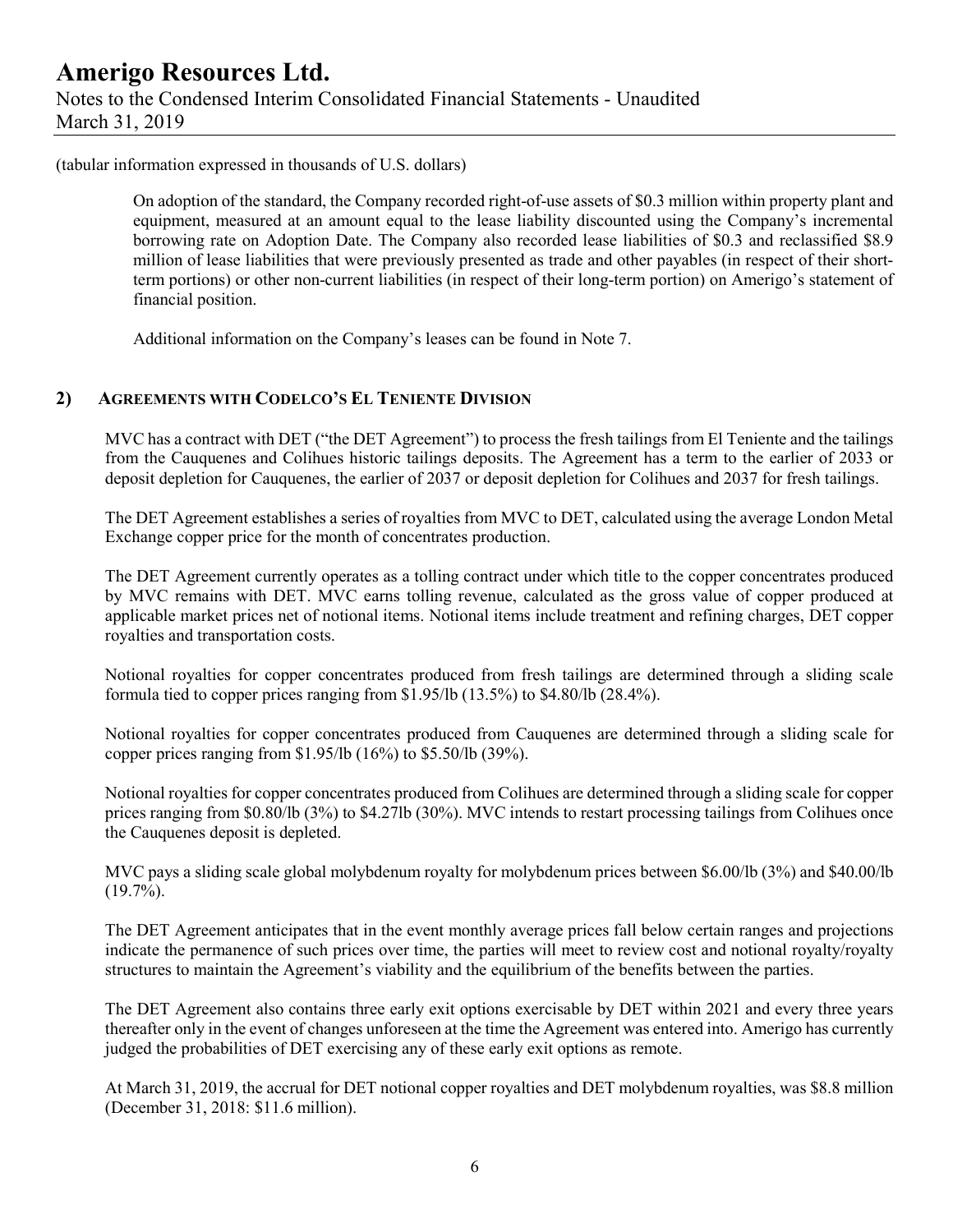Notes to the Condensed Interim Consolidated Financial Statements - Unaudited March 31, 2019

(tabular information expressed in thousands of U.S. dollars)

#### **3) CRITICAL ACCOUNTING ESTIMATES AND JUDGEMENTS**

Estimates and judgements are continually evaluated and are based on historical experience and other factors, including expectations of future events that are believed to be reasonable under the circumstances.

In preparing these interim financial statements, the Company makes judgements, estimates and assumptions concerning the future which may vary from actual results.

The Company's critical accounting estimates and judgements applied in the preparation of these interim financial statements are consistent with those reported in our 2018 annual consolidated financial statements.

#### **4) INVENTORIES**

|                                | March 31, | December 31, |  |
|--------------------------------|-----------|--------------|--|
|                                | 2019      | 2018         |  |
|                                | S         | $\mathbf{s}$ |  |
| Plant supplies and consumables | 5,041     | 3,041        |  |
| Work in progress               | 7,727     | 5,343        |  |
| Molybdenum concentrates        | 777       | 459          |  |
|                                | 13,545    | 8,843        |  |

At March 31, 2019 and December 31, 2018, work-in-progress on the production of copper concentrates under a tolling agreement and molybdenum concentrates were valued at cost.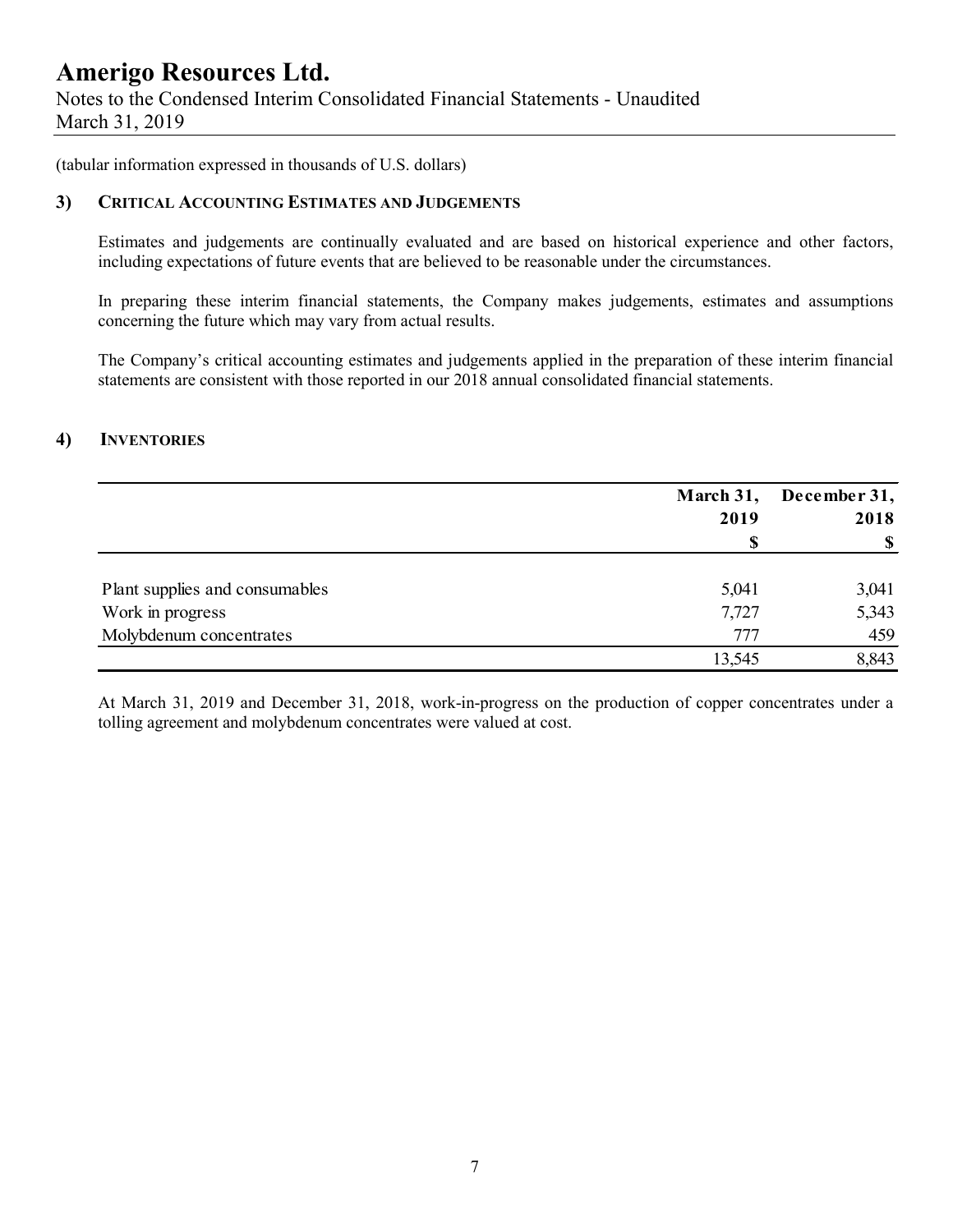Notes to the Condensed Interim Consolidated Financial Statements - Unaudited March 31, 2019

(tabular information expressed in thousands of U.S. dollars)

### **5) PROPERTY, PLANT AND EQUIPMENT**

|                                   |                  | <b>Machinery</b> and |              |
|-----------------------------------|------------------|----------------------|--------------|
|                                   | <b>Plant</b> and | <b>Equipment and</b> |              |
|                                   | infrastructure   | other assets         | <b>Total</b> |
|                                   | S                | \$                   | S            |
| Three months ended March 31, 2019 |                  |                      |              |
| Opening net book amount           | 166,592          | 42,137               | 208,729      |
| Exchange differences              |                  | 3                    | 3            |
| Additions                         | (6,351)          | 8,656                | 2,305        |
| Depreciation charge               | (2,359)          | (1,949)              | (4,308)      |
| <b>Closing net book amount</b>    | 157,882          | 48,847               | 206,729      |
| At March 31, 2019                 |                  |                      |              |
| Cost                              | 272,162          | 96,480               | 368,642      |
| Accumulated depreciation          | (114,280)        | (47, 633)            | (161, 913)   |
| Net book amount                   | 157,882          | 48,847               | 206,729      |

At March 31, 2019, property, plant and equipment of \$2.3 million was categorized as construction in progress and not subject to depreciation (December 31, 2018: \$3.2 million).

Total interest and charges of \$1.4 million was capitalized in the year ended December 31, 2018 and included in property, plant and equipment.

#### **6) BORROWINGS**

|                                         | March 31, | December 31, |
|-----------------------------------------|-----------|--------------|
|                                         | 2019      | 2018         |
|                                         |           | \$           |
| Cauquenes Phase One Loan (Note $6(a)$ ) | 32,138    | 31,317       |
| Cauquenes Phase Two Loan (Note $6(a)$ ) | 34,562    | 34,895       |
|                                         | 66,700    | 66,212       |
| Comprise:                               |           |              |
| Current portion of long-term debt       | 23,760    | 23,521       |
| Long-term debt                          | 42,940    | 42,691       |
|                                         | 66,700    | 66,212       |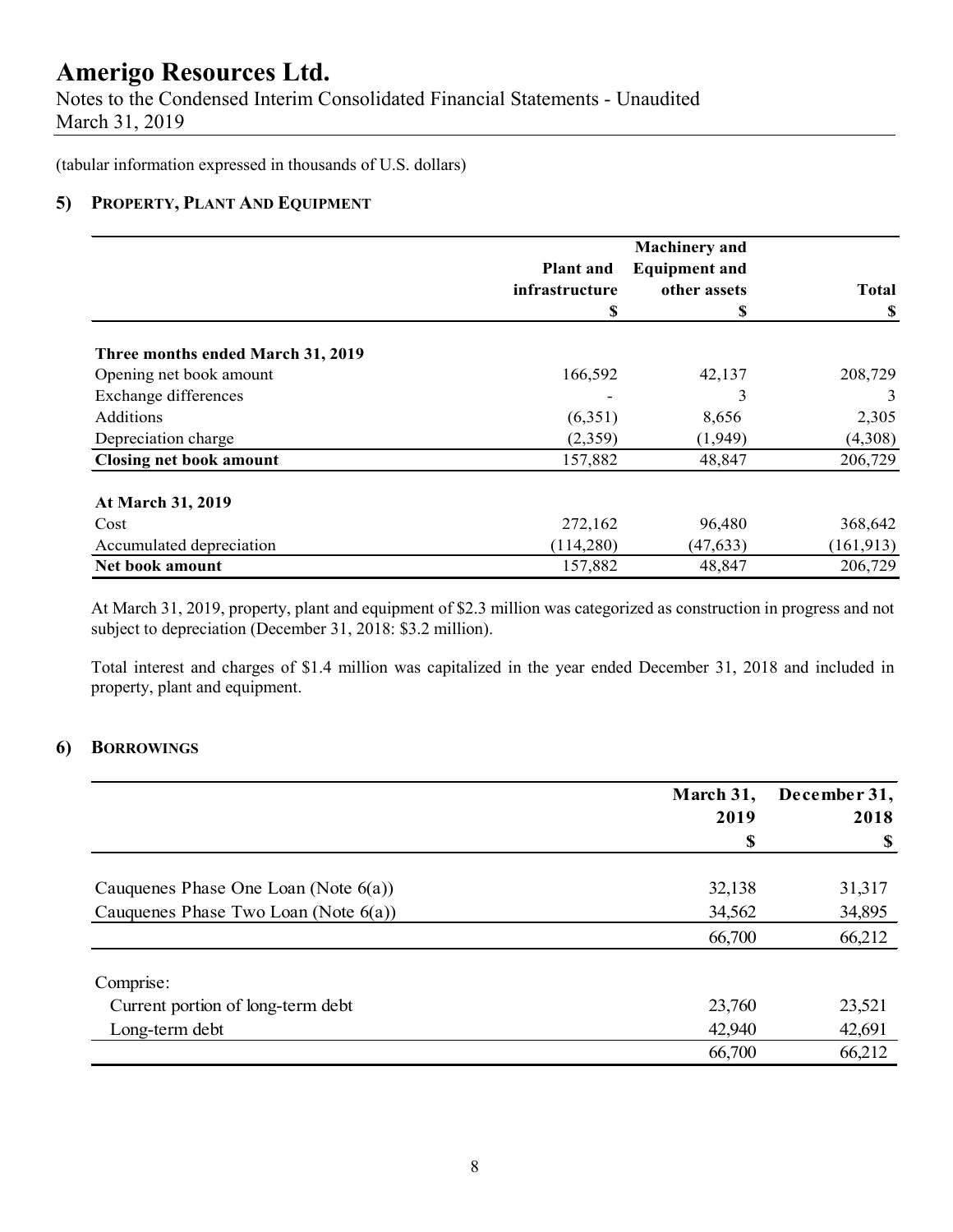(tabular information expressed in thousands of U.S. dollars)

a) On March 25, 2015, MVC obtained a \$64.4 million loan facility from Scotiabank Chile ("Scotiabank") and Export Development Canada ("EDC") to finance the Cauquenes Phase One expansion (the "Cauquenes Phase One Loan").

The Cauquenes Phase One Loan has a maximum repayment term of six years consisting of twelve equal semiannual principal payments of \$5.4 million which commenced on June 30, 2016. The repayment term may be shortened without penalty in accordance with the loan provisions. Interest is paid semi-annually on June and December 31.

Interest on the Phase One Loan is subject to a variable rate based on the US Libor six-month rate, which at March 31, 2019 was 6.37% per annum.

The balance of the Cauquenes Phase One Loan (net of transaction costs) at March 31, 2019 was \$32.1 million (December 31, 2018: \$31.3 million).

On August 3, 2017, MVC obtained a second financing tranche with Scotiabank and EDC for a \$35.3 million facility (the "Cauquenes Phase Two Loan") to finance the Cauquenes Phase Two expansion.

The Cauquenes Phase Two Loan has a maximum repayment term of three years consisting of six equal semiannual principal payments of \$5.9 million to commence on June 30, 2019. The repayment term may be shortened without penalty in accordance with the loan provisions. Interest is paid semi-annually on June and December 31.

Interest on the Phase Two Loan is synthetically fixed through an interest rate swap ("IRS"), accounted for at fair value through profit or loss, at a rate of 6.02% per annum for 75% of the facility. The remaining 25% of the facility is subject to a variable rate based on the US Libor six-month rate which at March 31, 2019 was 6.37% per annum. The IRS on the Phase Two Loan has a term to January 3, 2022.

The balance of the Cauquenes Phase Two Loan (net of transaction costs) at March 31, 2019 was \$34.6 million (December 31, 2018: \$34.9 million).

MVC has provided security for the Cauquenes Phase One and Phase Two loans in the form of a charge on all of MVC's assets.

MVC is required to meet three bank covenants: current ratio (starting on December 31, 2019), tangible net worth and debt service coverage ratio, measured semi-annually on June 30 and December 31. At December 31, 2018, MVC met the required debt service coverage ratio of 1.2 and the tangible net worth requirement of \$120.0 million.

MVC is also required to have a debt service reserve account ("DSRA") which must be used to: /i/ pay the principal and interest of bank loans and amounts owing under the interest rate swaps if MVC has insufficient funds to make these payments and /ii/ fund MVC's operating expenses. If it becomes necessary to fund MVC's operations with funds from the DSRA, MVC must replenish the DSRA at each month end with funds necessary to maintain a balance equal to one hundred percent of the sum of the principal, interest and interest rate swaps that are payable in the following six months. At March 31, 2019, MVC held DSRA funds in the required amount of \$13.4 million (December 31, 2018: \$13.4 million).

b) In 2015, DET provided to MVC a copper price support facility of \$17.0 million which was fully repaid in September 2018. It bore interest at a rate of 0.6% per month.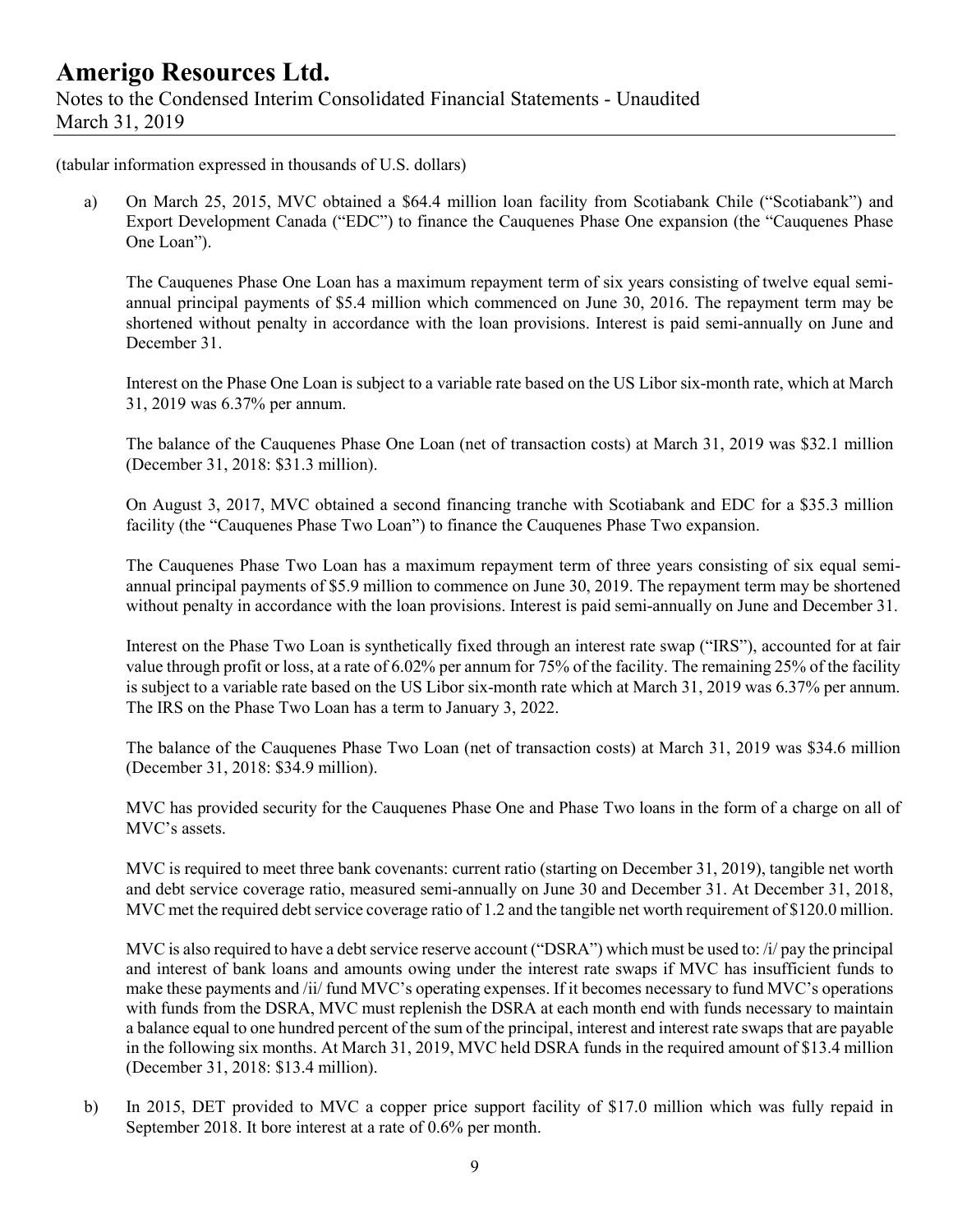### **Amerigo Resources Ltd.** Notes to the Condensed Interim Consolidated Financial Statements - Unaudited March 31, 2019

(tabular information expressed in thousands of U.S. dollars)

c) Amerigo had a \$13.0 million standby line of credit (the "Line of Credit"), available from three shareholders. Availability was to the later of December 31, 2018 or the date of commencement of commercial production from the Phase Two expansion, which occurred on December 21, 2018.

In 2018, Amerigo incurred an annual commitment fee of \$0.2 million on the Line of Credit, settled with the issuance of 265,119 Amerigo shares.

No funds were drawn from the Line of Credit.

### **7) LEASES**

|                                       | March 31,<br>2019 | December 31,<br>2018 |
|---------------------------------------|-------------------|----------------------|
|                                       | \$                | \$                   |
| Molybdenum plant lease (Note $7(a)$ ) | 8,744             | 8,975                |
| Office premises lease (Note $7(b)$ )  | 260               |                      |
| Vehicle leases (Note $7(c)$ )         | 117               | 126                  |
| Office equipment lease (Note $7(d)$ ) | 20                |                      |
|                                       | 9,141             | 9,101                |
| Comprise:                             |                   |                      |
| Current portion of long-term leases   | 1,824             | 1,715                |
| Long-term leases                      | 7,317             | 7,386                |
|                                       | 9,141             | 9,101                |

- a) In 2018, MVC entered into a lease at a cost of 201,903 Chilean Unidades de Foment ("UF") to finance the expansion of MVC's molybdenum plant. Terms of the lease include a term to November 2023, monthly capital payments of approximately \$0.1 million, a balloon payment at the end of the lease term of approximately \$1.5 million and interest at a rate of 0.45% per month. The lease can be prepaid without penalty. At March 31, 2019, the lease obligation was \$8.7 million (December 31, 2018: \$9.0 million).
- b) Effective January 1, 2019 (Note 1(d)), Amerigo's head office lease is recognized as a right of use asset with a corresponding lease liability. The lease has a term to November 2021. Lease payments are paid on a monthly basis. The annual amounts of the payments are less than \$0.1 million. At March 31, 2019 the office premises lease obligation was \$0.3 million.
- c) MVC has a lease with a term to July 2021 for the lease of various vehicles. Lease payments are paid on a monthly basis. The annual amounts of the payments are less than \$0.1 million. At March 31, 2019 the vehicles lease obligation was \$0.1 million.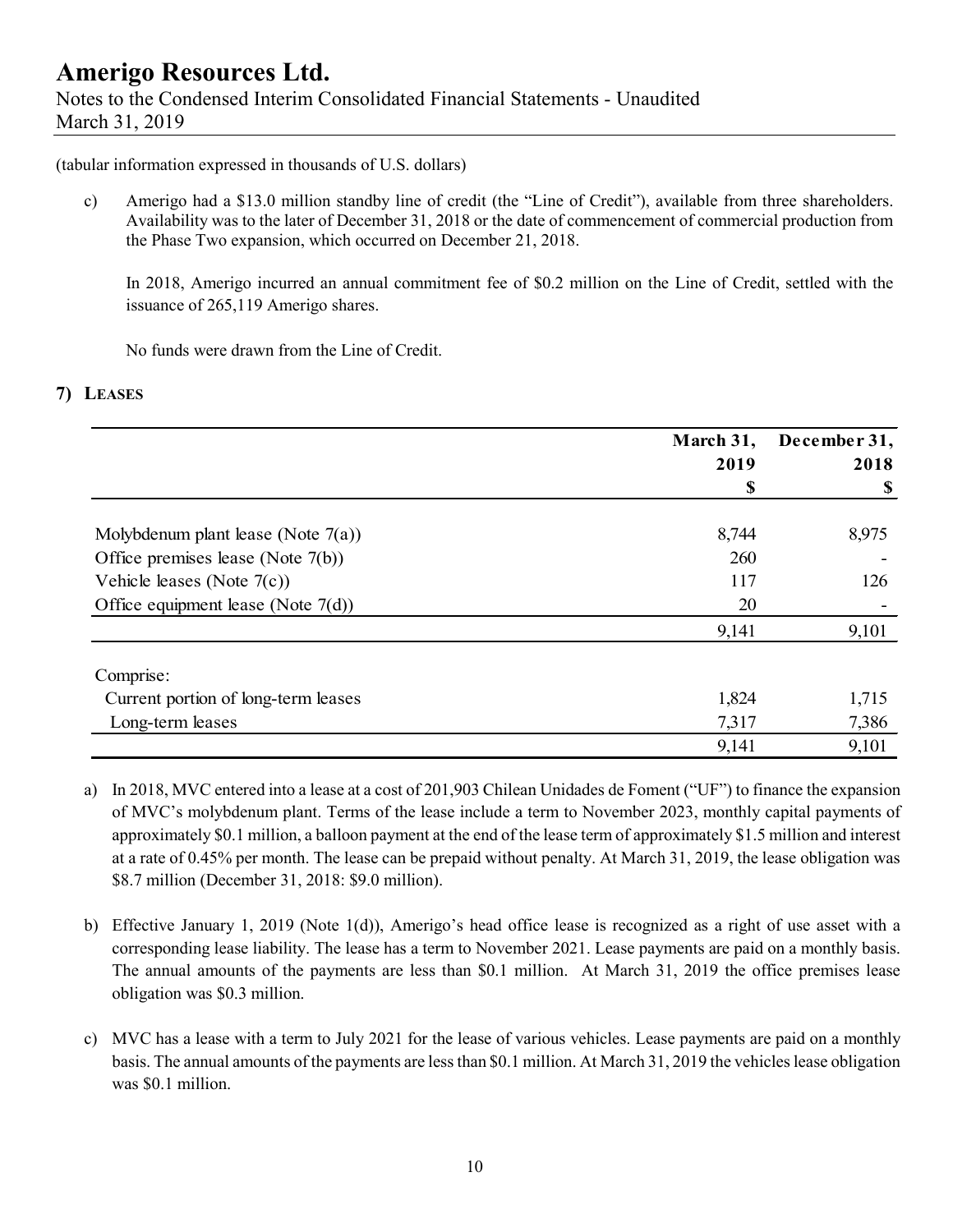### **Amerigo Resources Ltd.** Notes to the Condensed Interim Consolidated Financial Statements - Unaudited March 31, 2019

(tabular information expressed in thousands of U.S. dollars)

d) Effective January 1, 2019 (Note 1(d)), Amerigo's photocopier lease is recognized as a right of use asset with a corresponding lease liability. The lease has a term to April 2021. Lease payments are paid on a quarterly basis with a final payment on lease termination. The annual amounts of the payments are less than \$0.1 million. At March 31, 2019 the office equipment lease obligation was \$0.1 million.

### **8) RELATED PARTY TRANSACTIONS**

a) Derivative

Amerigo holds its interest in MVC through Amerigo International Holdings Corp. ("Amerigo International"), wholly-owned by Amerigo except for certain outstanding Class A shares which are owned indirectly by Amerigo's founders (including Amerigo's current Executive Chairman). The Class A shares were issued in 2003 as part of a tax-efficient structure for payments granted as consideration to the founders transferring to Amerigo their option to purchase MVC

The Class A shareholders are not entitled to any participation in the profits of Amerigo International, except for monthly payments, calculated as follows:

- \$0.01 for each pound of copper equivalent produced from DET tailings by MVC or any successor entity to MVC if the price of copper is under \$0.80/lb, or
- \$0.015 for each pound of copper equivalent produced from DET tailings by MVC or any successor entity to MVC if the price of copper is \$0.80/lb or more.

Under IFRS, the payments constitute a derivative financial instrument which needs to be measured at fair value at each reporting date. Changes in fair value are recorded in profit for the period.

The derivative expense includes the actual monthly payments described above and changes in the derivatives' fair value.

In Q1-2019, \$0.2 million was paid or accrued to the Class A shareholders (three months ended March 31, 2018 ("Q1-2018"): \$0.2 million) and the derivatives' fair value increased \$0.7 million (Q1-2018: \$0.2 million), for a total derivative expense of \$0.9 million (Q1-2018: \$0.4 million) (Note 12(c)).

At March 31, 2019, the derivative totalled \$11.7 million (December 31, 2018: \$11.1 million), with a current portion of \$1.3 million (December 31, 2018: \$1.4 million) and a long-term portion of \$10.4 million (December 31, 2018: \$9.7 million).

Actual monthly payments outstanding at March 31, 2019 and December 31, 2018 were \$0.1 million.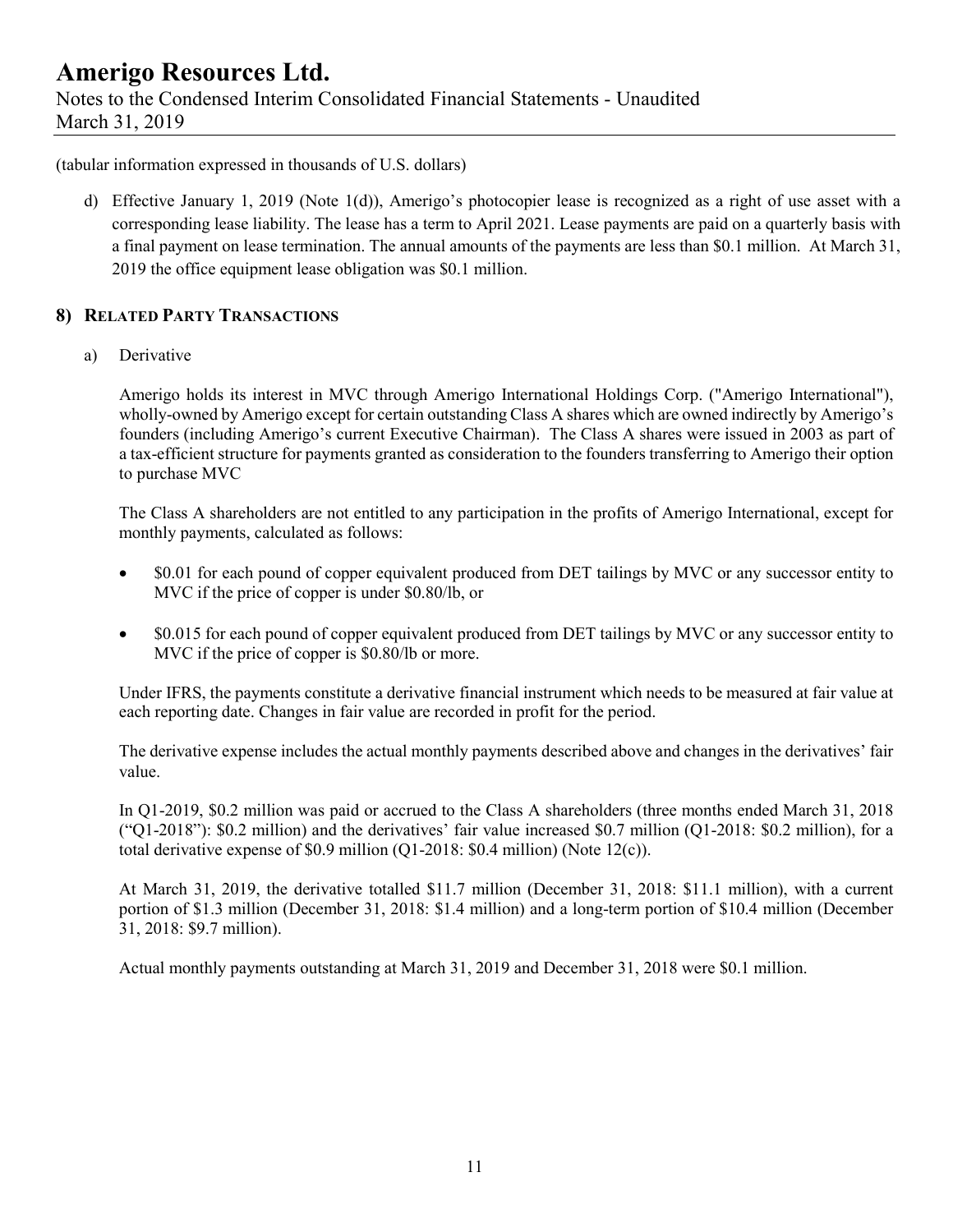Notes to the Condensed Interim Consolidated Financial Statements - Unaudited March 31, 2019

(tabular information expressed in thousands of U.S. dollars)

b) Purchases of Goods and Services

Amerigo incurred the following fees in connection with companies owned by executive officers and directors and in respect of salaries paid to officers. Transactions have been measured at market rates determined on a cost recovery basis.

| Entity                            | Nature of Transactions |
|-----------------------------------|------------------------|
| Zeitler Holdings Corp.            | Management             |
| Delphis Financial Strategies Inc. | Management             |

|                              | Q1-2019 | <b>Q1-2018</b> |
|------------------------------|---------|----------------|
|                              | ۱D      | M<br>υ٥        |
| Salaries and management fees | 1 2 O   | 350            |

#### c) Key Management Compensation

The remuneration of directors and other members of key management during Q1-2019 and Q1-2018 was as follows:

|                              | Q1-2019 | Q1-2018 |
|------------------------------|---------|---------|
|                              |         |         |
| Salaries and management fees | 136     | 350     |
| Directors' fees              | 85      | 65      |
| Share-based payments         | 491     | 684     |
|                              | 712     | ,099    |

Share-based payments are the grant date fair value of options vested to directors and officers.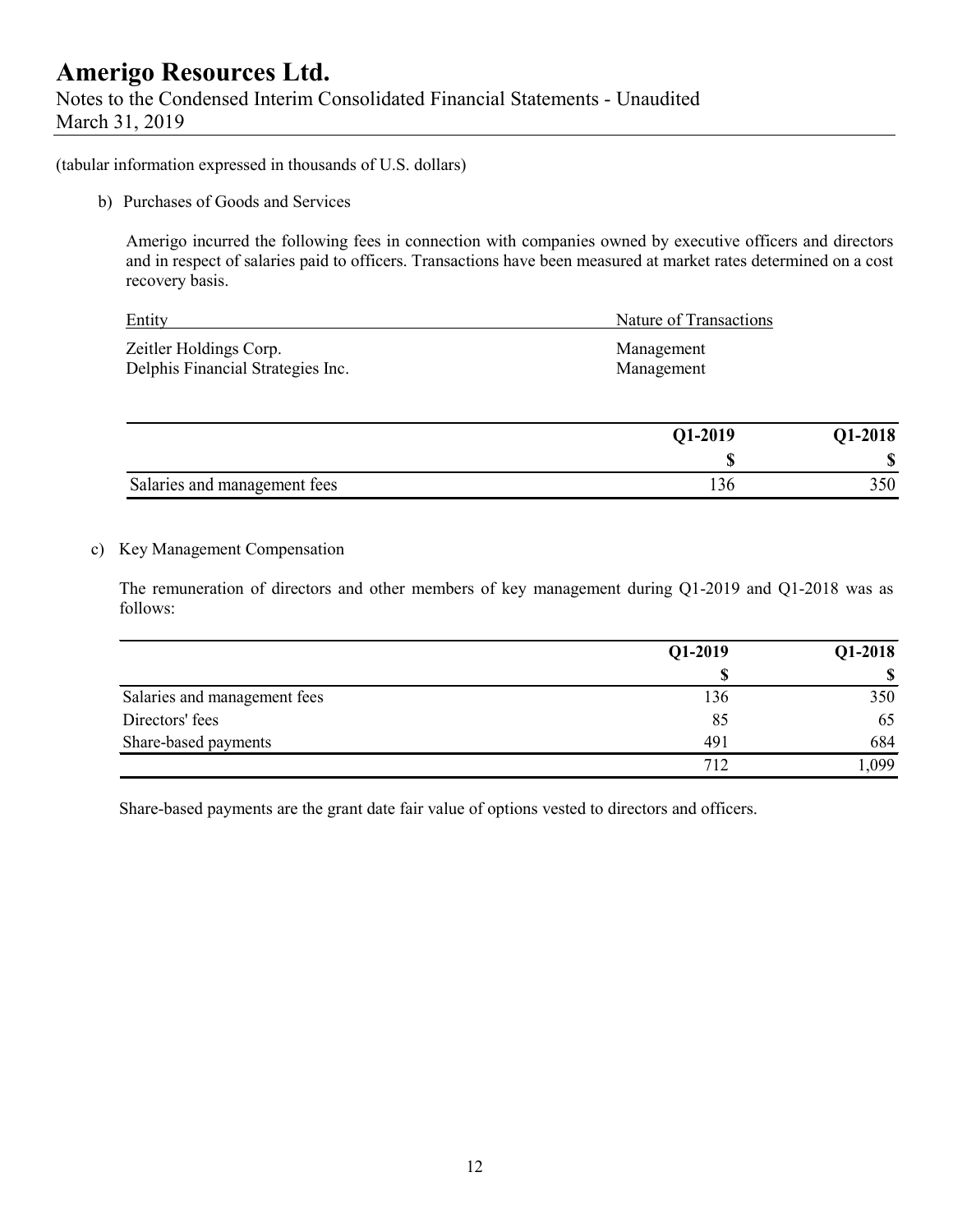(tabular information expressed in thousands of U.S. dollars)

### **9) EQUITY**

a) Share Capital

Authorised share capital consists of an unlimited number of common shares without par value.

In Q1-2019, Amerigo issued 400,000 shares valued at \$0.2 million in connection with various share option exercises by former directors.

In 2018, Amerigo issued 265,119 shares valued at \$0.2 million to three shareholders to settle the annual standby charge of the Line of Credit described in Note 6(c) and issued 630,000 shares valued at \$0.1 million in connection with various share option exercises by employees and directors.

#### b) Share Options

A total of 3,150,000 options were granted in Q1-2019 (2018: 2,950,000) with a weighted average fair value estimated at Cdn\$0.61 (2018: Cdn\$0.59) per option at the grant date based on the Black-Scholes option-pricing model using the following assumptions:

|                                 | 2019   | 2018   |
|---------------------------------|--------|--------|
|                                 | S      |        |
| Weighted average share price    | 1.11   | 1.06   |
| Weighted average exercise price | 1.11   | 1.06   |
| Dividend yield                  | $0\%$  | $0\%$  |
| Risk free interest rate         | 1.64%  | 1.98%  |
| Pre-vest forfeiture rate        | $0\%$  | $0\%$  |
| Expected life (years)           | 4.31   | 4.28   |
| Expected volatility             | 70.20% | 70.60% |

Outstanding share options:

|                        |              | March 31, 2019 |              | December 31, 2018 |  |
|------------------------|--------------|----------------|--------------|-------------------|--|
|                        |              | Weighted       |              | Weighted          |  |
|                        |              | average        |              | average           |  |
|                        |              | exercise       |              | exercise          |  |
|                        | <b>Share</b> | price          | <b>Share</b> | price             |  |
|                        | options      | Cdn\$          | options      | Cdn\$             |  |
|                        |              |                |              |                   |  |
| At start of the period | 13,370,000   | 0.53           | 11,050,000   | 0.37              |  |
| Granted                | 3,150,000    | 1.11           | 2,950,000    | 1.06              |  |
| Exercised              | (400,000)    | 0.43           | (630,000)    | 0.20              |  |
| At end of the period   | 16,120,000   | 0.64           | 13,370,000   | 0.53              |  |
| Vested and exercisable | 13,757,500   | 0.56           | 13,370,000   | 0.53              |  |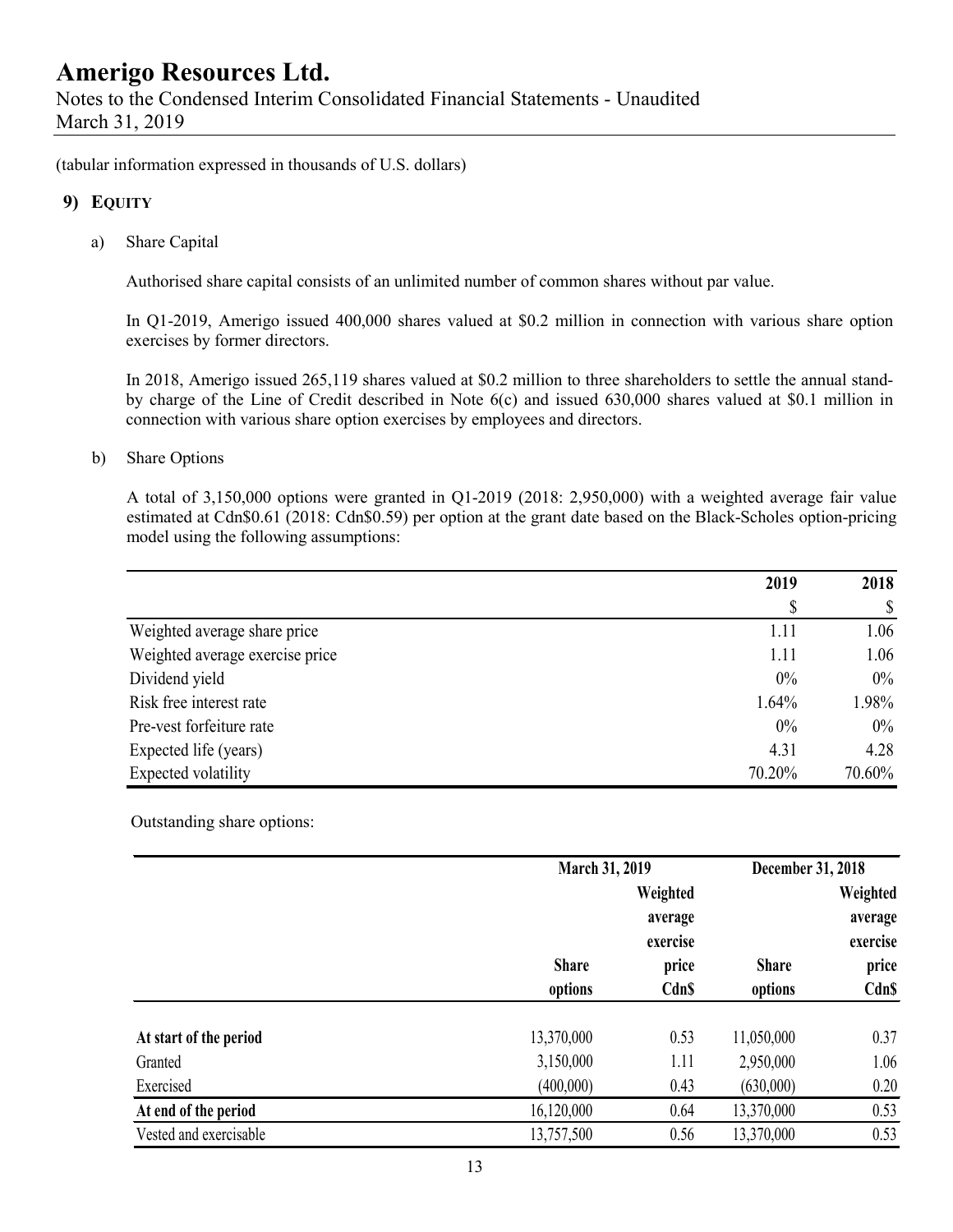#### (tabular information expressed in thousands of U.S. dollars)

The weighted average trading price of the Company's stock on the dates in which options were exercised in Q1- 2019 was Cdn\$1.10 per share (2018: Cdn\$1.02 per share).

Information relating to share options outstanding at March 31, 2019 is as follows:

|               |                     |               |                |                | Weighted      |
|---------------|---------------------|---------------|----------------|----------------|---------------|
|               |                     |               | Weighted       |                | Average       |
|               |                     |               | average        | Weighted       | remaining     |
|               |                     |               | exercise price | average        | life          |
|               |                     |               | on             | exercise price | <sub>of</sub> |
| Outstanding   | <b>Vested share</b> |               | outstanding    | on vested      | outstanding   |
| share options | options             | Price range   | options        | options        | options       |
|               |                     | <b>CdnS</b>   | <b>Cdn\$</b>   | Cdn\$          | (years)       |
|               |                     |               |                |                |               |
| 2,600,000     | 2,600,000           | $0.14 - 0.26$ | 0.14           | 0.14           | 1.92          |
| 1,700,000     | 1,700,000           | $0.27 - 0.40$ | 0.37           | 0.37           | 1.00          |
| 2,800,000     | 2,800,000           | $0.41 - 0.48$ | 0.44           | 0.44           | 0.11          |
| 2,920,000     | 2,920,000           | $0.49 - 0.80$ | 0.53           | 0.53           | 2.90          |
| 2,950,000     | 2,950,000           | $0.81 - 1.09$ | 1.06           | 1.06           | 3.90          |
| 3,150,000     | 787,500             | $1.10 - 1.11$ | 1.11           | 1.11           | 4.95          |
| 16,120,000    | 13,757,500          |               | 0.64           | 0.56           | 2.64          |

#### **10) SEGMENT INFORMATION**

Operating segments are determined based on the management reports reviewed by the board of directors to make strategic decisions.

The Company has one operating segment: the production of copper concentrates under a tolling agreement with DET, with the production of molybdenum concentrates as a by-product (Note 2).

The geographic distribution of non-current assets is as follows:

|        |           | Property, plant and equipment |                          | Other                    |  |
|--------|-----------|-------------------------------|--------------------------|--------------------------|--|
|        | March 31, | December 31,                  | March 31,                | December 31,             |  |
|        | 2019      | 2018                          | 2019                     | 2018                     |  |
| Chile  | 206,307   | 208,583                       | 5,099                    | 5,150                    |  |
| Canada | 422       | 146                           | $\overline{\phantom{0}}$ | $\overline{\phantom{0}}$ |  |
|        | 206,729   | 208,729                       | 5,099                    | 5,150                    |  |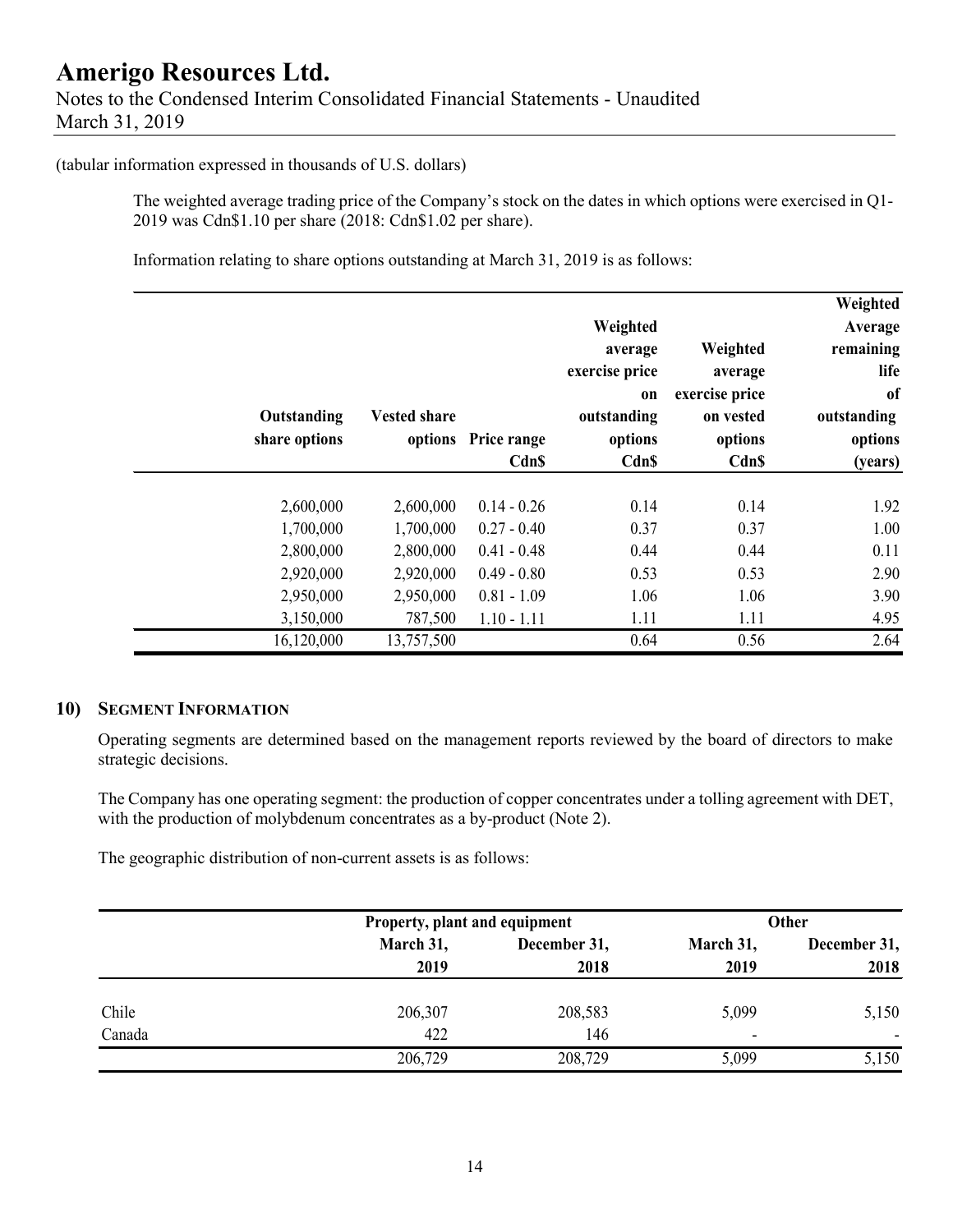Notes to the Condensed Interim Consolidated Financial Statements - Unaudited March 31, 2019

(tabular information expressed in thousands of U.S. dollars)

### **11) REVENUE**

a) Revenue composition:

|                                                              | Q1-2019  | Q1-2018  |
|--------------------------------------------------------------|----------|----------|
|                                                              | S        |          |
| Gross value of copper produced                               | 36,413   | 46,041   |
| Adjustments to fair value of settlement receivables          | 2,147    |          |
|                                                              |          | (179)    |
|                                                              | 38,560   | 45,862   |
| Notional items deducted from gross value of copper produced: |          |          |
| DET royalties - copper                                       | (8,136)  | (10,797) |
| Smelting and refining                                        | (4, 473) | (5,040)  |
| Transportation                                               | (444)    | (554)    |
| Copper tolling revenue                                       | 25,507   | 29,471   |
| Molybdenum revenue                                           | 2,229    | 4,410    |
|                                                              | 27,736   | 33,881   |

b) Total revenue by product type and business unit:

The Company has a single business unit, consistent with its single reportable segment (Note 10).

The following table presents the Company's revenue composition by product type.

|            | Q1-2019 | Q1-2018 |
|------------|---------|---------|
|            | ¢<br>٨D | ◐<br>Φ  |
| Copper     | 25,507  | 29,471  |
| Molybdenum | 2,229   | 4,410   |
|            | 27,736  | 33,881  |

c) Total revenue by region:

All the Company's revenue originates in Chile.

In Q1-2019, the Group's revenue from one customer represented 92% of reported revenue (Q1-2018: 87%).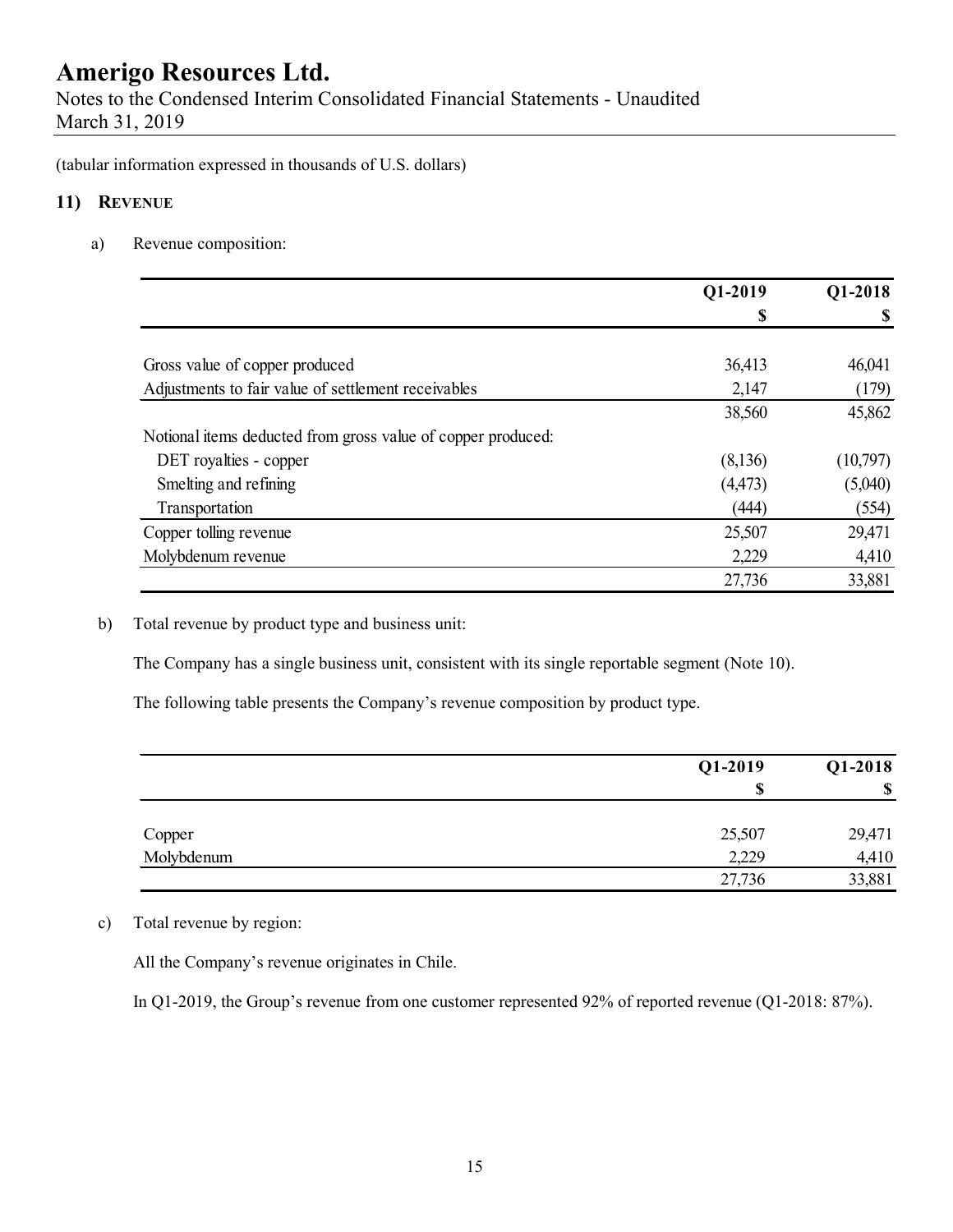Notes to the Condensed Interim Consolidated Financial Statements - Unaudited March 31, 2019

(tabular information expressed in thousands of U.S. dollars)

#### **12) (EXPENSES) GAINS BY NATURE**

a) Tolling and production costs consist of the following:

|                               | Q1-2019  | Q1-2018                   |  |
|-------------------------------|----------|---------------------------|--|
|                               | \$       | $\boldsymbol{\mathsf{S}}$ |  |
| Tolling and production costs  | (19,376) | (22, 839)                 |  |
| Depreciation and amortization | (4,364)  | (3,566)                   |  |
| Administration                | (1,597)  | (1,696)                   |  |
| DET royalties - molybdenum    | (427)    | (616)                     |  |
|                               | (25,764) | (28, 717)                 |  |

b) General and administration expenses consist of the following:

|                                            | Q1-2019 | Q1-2018 |
|--------------------------------------------|---------|---------|
|                                            |         |         |
| Share-based payment compensation           | (491)   | (684)   |
| Salaries, management and professional fees | (352)   | (575)   |
| Office and general expenses                | (280)   | (299)   |
|                                            | 1,123   | (1,558) |

c) Derivative to related parties (Note  $(7(a))$  consist of the following:

|                                      | Q1-2019 | Q1-2018 |
|--------------------------------------|---------|---------|
|                                      | S       |         |
| Fair value adjustments to derivative | (708)   | (178)   |
| Royalty payments to related parties  | (210)   | (236)   |
|                                      | (918)   | (414)   |

d) Other gains consist of the following:

|                        | Q1-2019 | Q1-2018 |
|------------------------|---------|---------|
|                        |         | ¢<br>Φ  |
| Foreign exchange gains | 331     | 98      |
| Other gains            |         | 168     |
|                        | 336     | 266     |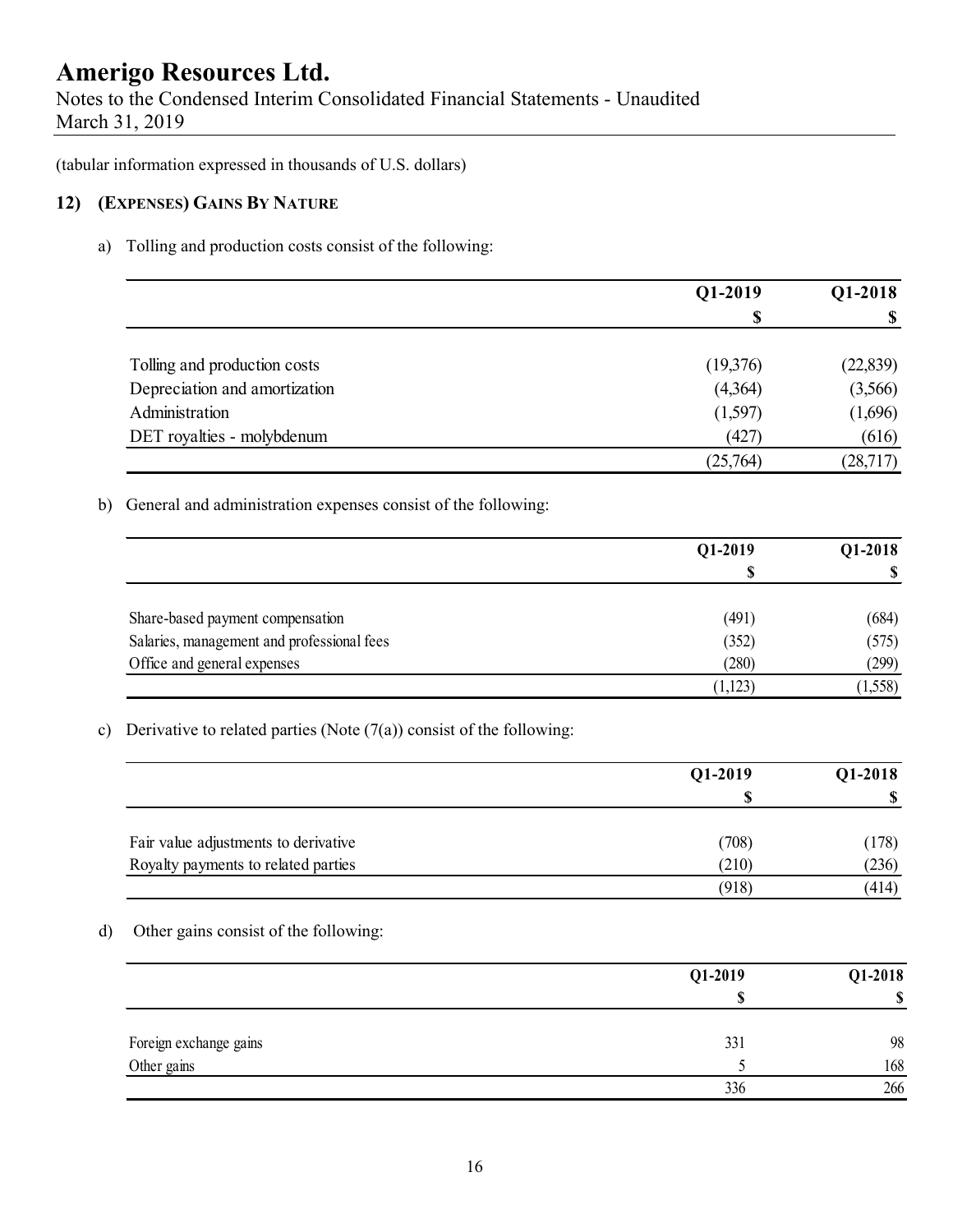Notes to the Condensed Interim Consolidated Financial Statements - Unaudited March 31, 2019

(tabular information expressed in thousands of U.S. dollars)

e) Finance expense consists of the following:

|                                               | Q1-2019 | Q1-2018 |
|-----------------------------------------------|---------|---------|
|                                               |         |         |
| Finance, commitment and interest charges      | (1,682) | (1,314) |
| Fair value adjustments to interest rate swaps | (115)   | 329     |
|                                               | (1,797) | (985)   |

### **13) SUPPLEMENTARY CASH FLOW INFORMATION**

### a) Cash and cash equivalents

|                                                            | March 31, | December 31, |  |
|------------------------------------------------------------|-----------|--------------|--|
|                                                            | 2019      | 2018         |  |
|                                                            | S         |              |  |
| Cash at bank and on hand                                   | 3,068     | 7,809        |  |
| Short-term bank deposits                                   | 129       | 129          |  |
|                                                            | 3,197     | 7,938        |  |
| Cash held in a debt service reserve account (Note $6(a)$ ) | 13,400    | 13,400       |  |
|                                                            | 16,597    | 21,338       |  |

b) Cash payments of interest and taxes

|                                                                                   | Q1-2019 | Q1-2018 |
|-----------------------------------------------------------------------------------|---------|---------|
|                                                                                   | S       |         |
|                                                                                   |         |         |
| Interest and taxes paid                                                           |         |         |
| Interest paid                                                                     | 1,023   | 669     |
| Income taxes paid                                                                 | 326     | 376     |
| Other                                                                             |         |         |
| (Decrease) increase in accounts payable related to the acquisition                |         |         |
| of plant and equipment                                                            | (572)   | 1,107   |
| Cash paid during the quarter in connection with the derivative to related parties | 249     | 239     |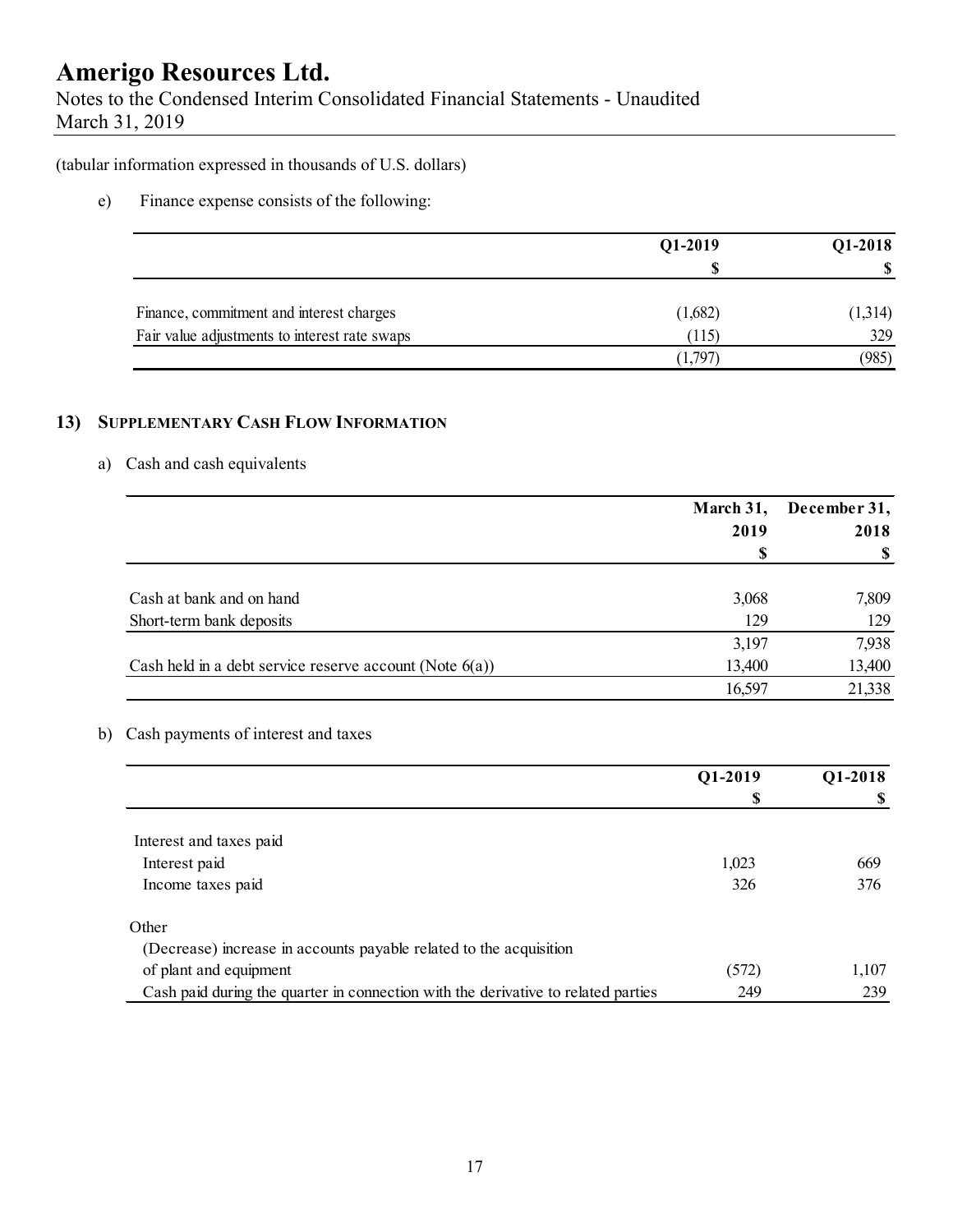Notes to the Condensed Interim Consolidated Financial Statements - Unaudited March 31, 2019

(tabular information expressed in thousands of U.S. dollars)

#### **14) FAIR VALUE MEASUREMENT**

Certain of Amerigo's financial assets and liabilities are measured at fair value on a recurring basis and classified in their entirety based on the lowest level of input that is significant to the fair value measurement.

The fair value hierarchy has three levels that prioritize the inputs to valuation techniques used to measure fair value, with Level 1 inputs having the highest priority. The levels and valuation techniques used to value Amerigo's financial assets and liabilities are the following:

- Level 1 Unadjusted quoted prices in active markets for identical assets and liabilities that Amerigo can access at the measurement date. Amerigo values its investments using quoted market prices in active markets.
- Level  $2$  Inputs other than quoted prices included within Level 1 that are observable for the asset or liability directly or indirectly. Copper and molybdenum trade and settlement receivables are derivatives because the value of these receivables changes as underlying commodity market prices vary. The fair values of these receivables are adjusted each reporting period by reference to forward market prices and changes in fair value are recorded as a separate component of revenue.
- Level 3 Significant unobservable inputs that are not based on observable market data. Amerigo includes the related party derivative liability in Level 3 of the fair value hierarchy because it is not tradeable or associated with observable price transparency. Management reviews the fair value of this derivative on a quarterly basis based on management's best estimates, which are unobservable inputs. Fair value is calculated by applying the discounted cash flow approach on a valuation model that considers the present value of the net cash flows expected to be paid to a related party (Note 8(a)). Amerigo has also included the IRS in Level 3 of the fair value hierarchy due to the lack of observable market quotes on these instruments. The fair value of the IRS was determined with the assistance of third parties who performed a discounted cash flow valuation based on forward interest rate curves.